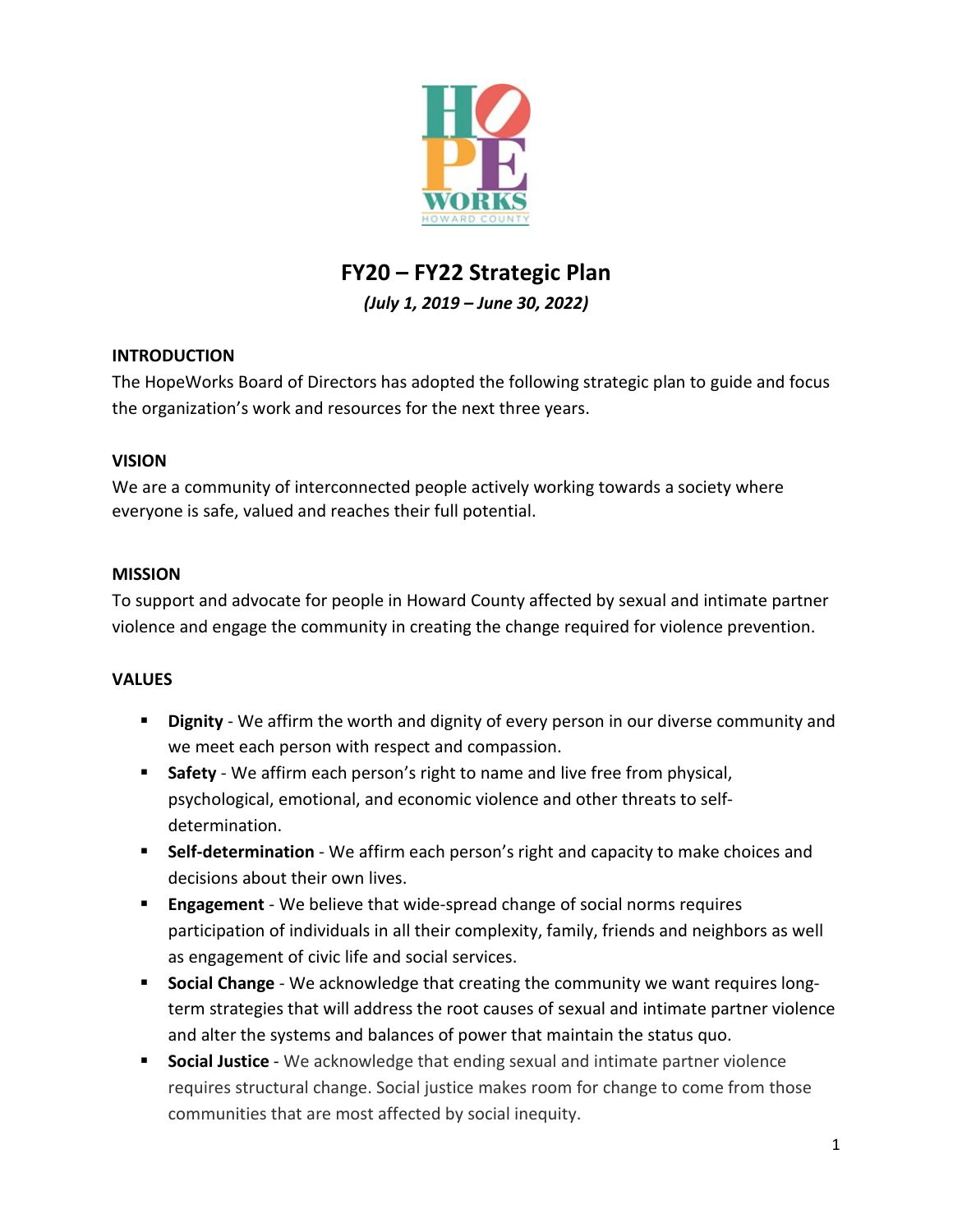#### **GUIDING PRINCIPLES**

- 1. Periodically assess the needs of people subjected to sexual and intimate partner violence in Howard County.
- 2. Understand the geographic, political, demographic, and economic contexts within which HopeWorks provides services and how changes in those contexts affect the needs of our community.
- 3. Build and sustain partnerships that support the mission and implementation of the goals in this plan.
- 4. Use research and data to drive decisions about the organization's direction and service provision.
- 5. Continually monitor the financial, technical and human resources available to do our work and make decisions about priorities based on those resources.
- 6. Provide trauma-informed care, an organizational structure and treatment framework that involves understanding, recognizing, and responding to the effects of all types of trauma. It also emphasizes physical, psychological and emotional safety for both survivors and service providers, and helps survivors rebuild a sense of control and empowerment.
- 7. Work toward the real change that we believe is possible fundamentally, for the individual and for the system, knowing that we are each a part of that change.

# **GOALS AND OBJECTIVES**

**GOAL 1: RESPOND** – Provide comprehensive and compassionate services to people experiencing sexual and intimate partner violence including survivors of human trafficking.

Objective: Provide high quality, best practice and trauma-informed advocacy, anti-trafficking, clinical, legal, and residential services.

- **Investigate models to improve the provision of HopeWorks hotline services**
- **•** Develop and implement a language access plan to improve access to services for clients who speak a language other than English
- Assess and evaluate current facilities to ensure capacity to equally meet the needs of everyone along the gender spectrum
- Assess and document best practices currently in use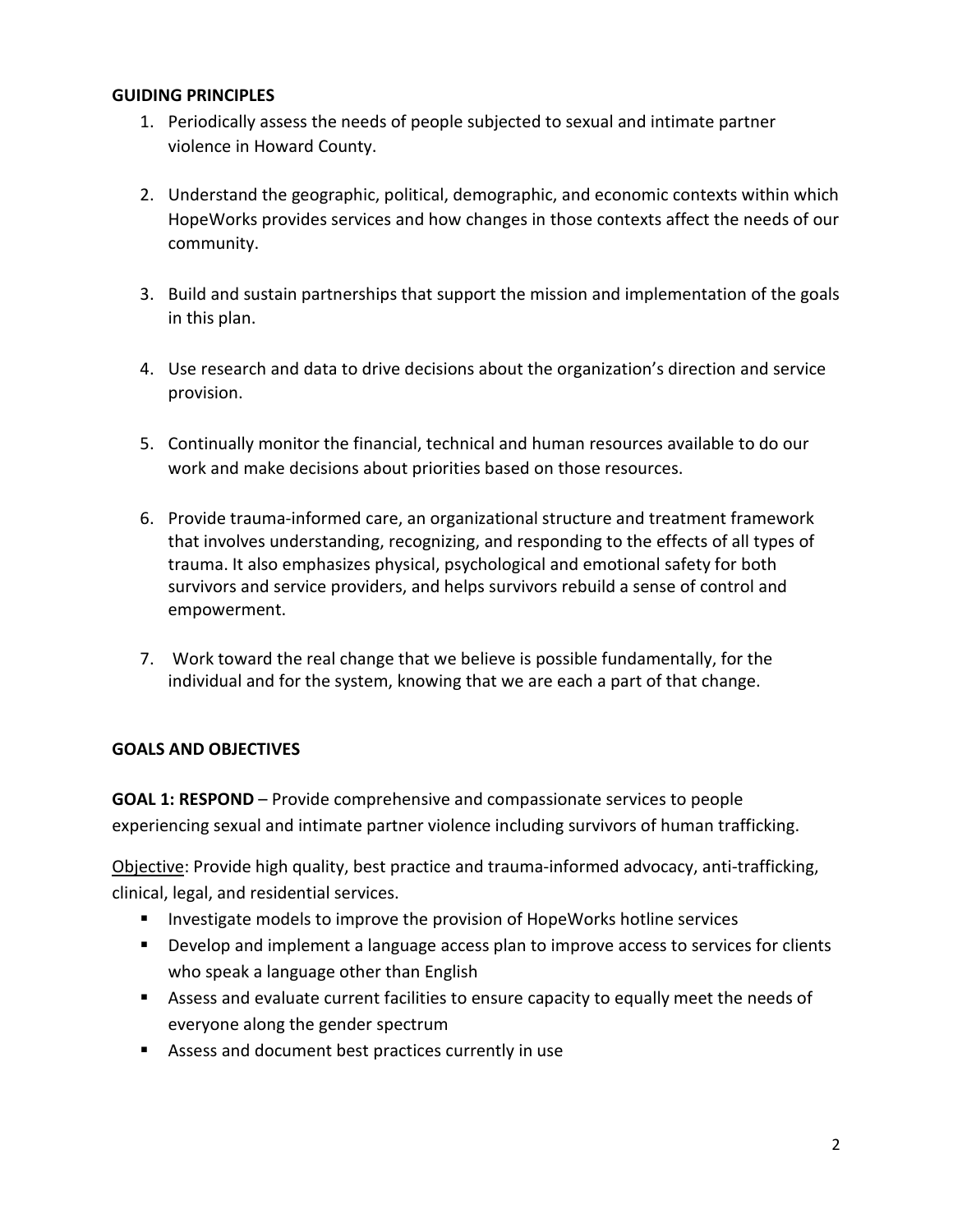Objective: Evaluate services currently provided and use data to inform service delivery.

- **Fully implement ETO in all departments**
- Develop client feedback survey and implementation protocol to be used across service departments
- **IMPLEMENTED IMM** Implement client feedback campaign and analyze data received
- **EXPLORE OPPORTUNITIES FOR OUTSIDE EVALUATION**

Objective: Broaden and deepen partnerships to increase internal and community capacity to meet the overwhelming need for trauma-informed services.

- Continue to broaden HopeWorks' role in county-wide sex trafficking initiatives
- Expand partnership with Howard County General Hospital to include response to human trafficking
- **Develop system wide partnership with Howard County School System regarding** prevention education
- **Pursue partnerships focused on affordable housing**

**GOAL 2: CHANGE** – Develop a community organizing approach to sexual and intimate partner violence prevention.

Objective: Provide education and training that engages the public in building a compassionate, violence-free community.

- Continue to engage community members in discussions around root causes of violence and intersectional responses to violence prevention
- **If I**dentify policy issues that impact survivors and engage the public in understanding these issues

Objective: Create opportunities for those most impacted by sexual and intimate partner violence to connect with others in their situation, develop their leadership, and work together for change.

- **EXP** Create ongoing access to programing for long-term survivors
- Craft opportunities for survivors to share their personal experience and wisdom in public settings
- **Develop mechanism by which all clients are invited to participate in survivor centered** programming and other organizing efforts
- **Engage survivors in survivor-led direct action**